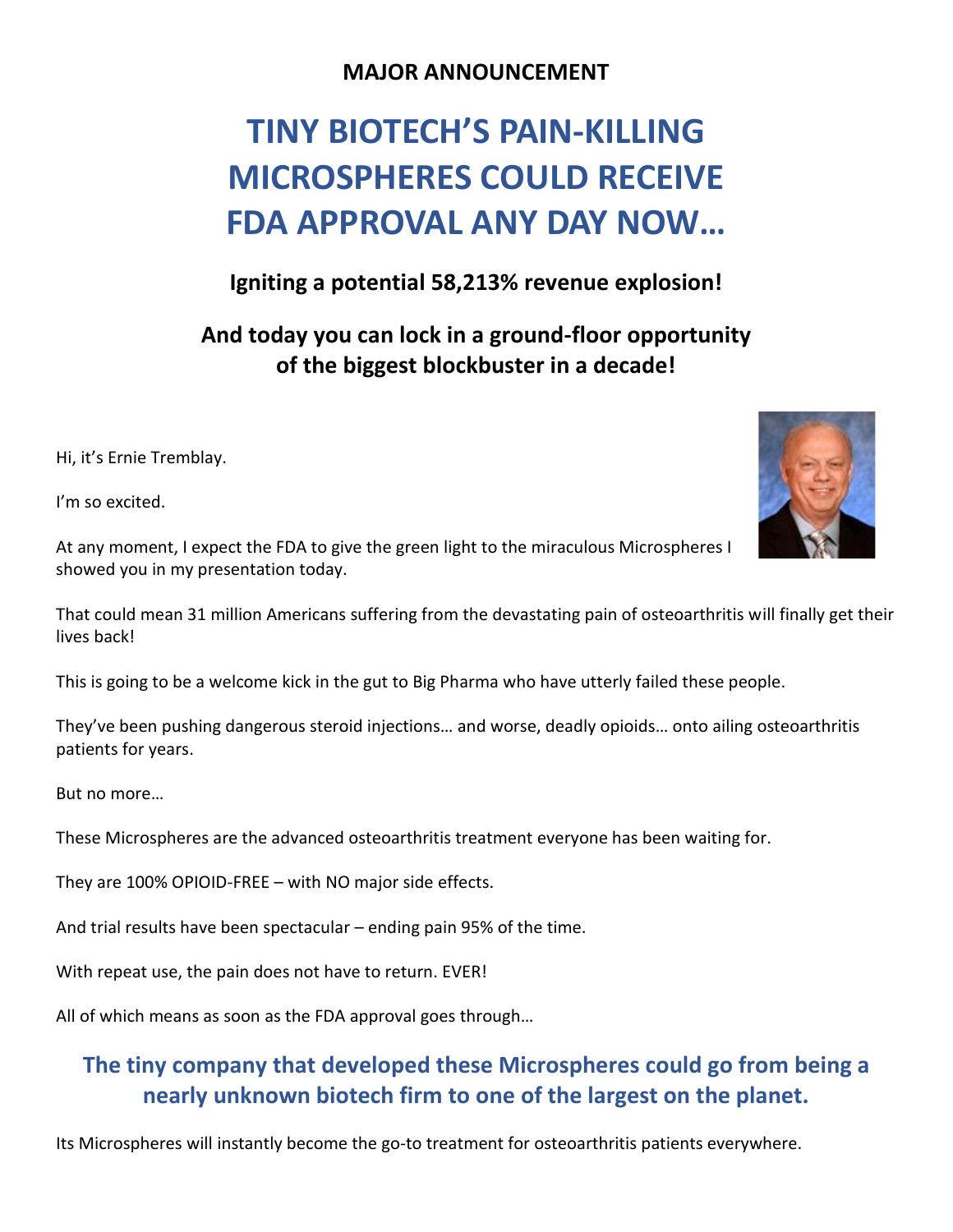We're talking about an enormous \$185 billion market – all potentially migrating to one tiny little firm.

Remember, this company's sales are only \$6.3 million right now.

So, even if it captures a mere 2% of the market, its sales would explode to \$3.7 billion.

#### **That's a 58,213% revenue surge.**

This is exactly how blockbuster drugs make early investors millionaires.

It starts with a small, unknown company developing a revolutionary breakthrough that's safer and more effective than anything else on the market…

Then, as soon as the FDA approval news gets out…

The company's stock price shoots through the roof, making early investors boatloads of cash.

Take Pfizer, the maker of the biggest blockbuster of them all – cholesterol drug Lipitor.

Today, Pfizer is a household name. A mega-pharmaceutical firm with \$53.4 billion in revenue.

But before Lipitor came along, it was just a tiny company trading for around \$1 a share.

Then it shot up like a rocket – to \$46 – a **1,735% gain.**



# Pfizer Inc. PFE

As an early investor, a modest \$5,000 stake in Pfizer would have made you **\$91,750 richer.**

Celgene is another example, with their myeloma blockbuster drug Revlimid.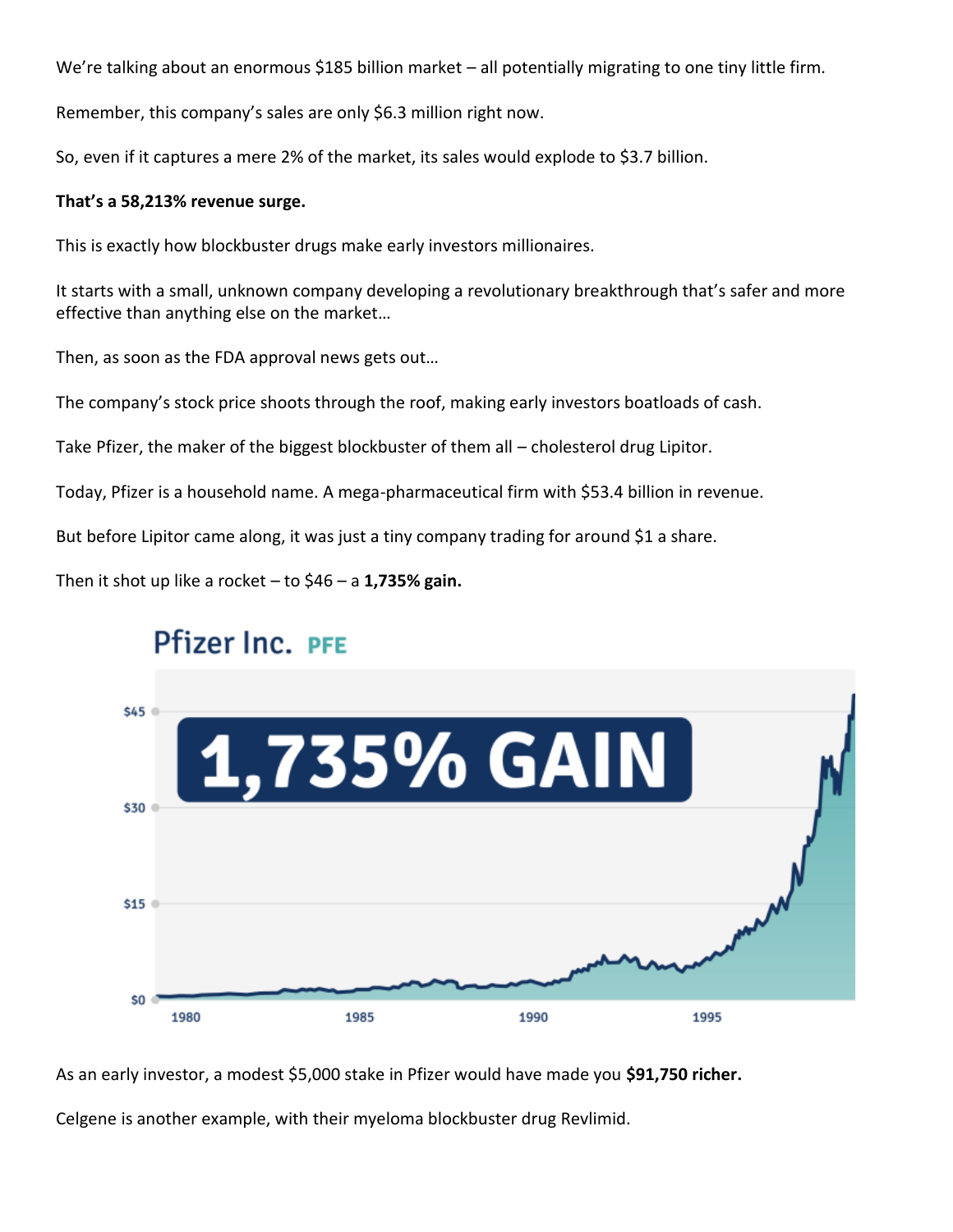Had you been an early investor in Celgene, you could have gotten in at \$4.34 a share and cashed out at \$131.25.

That's a **2,924% gain…**



Enough to turn \$5,000 into **\$151,200.**



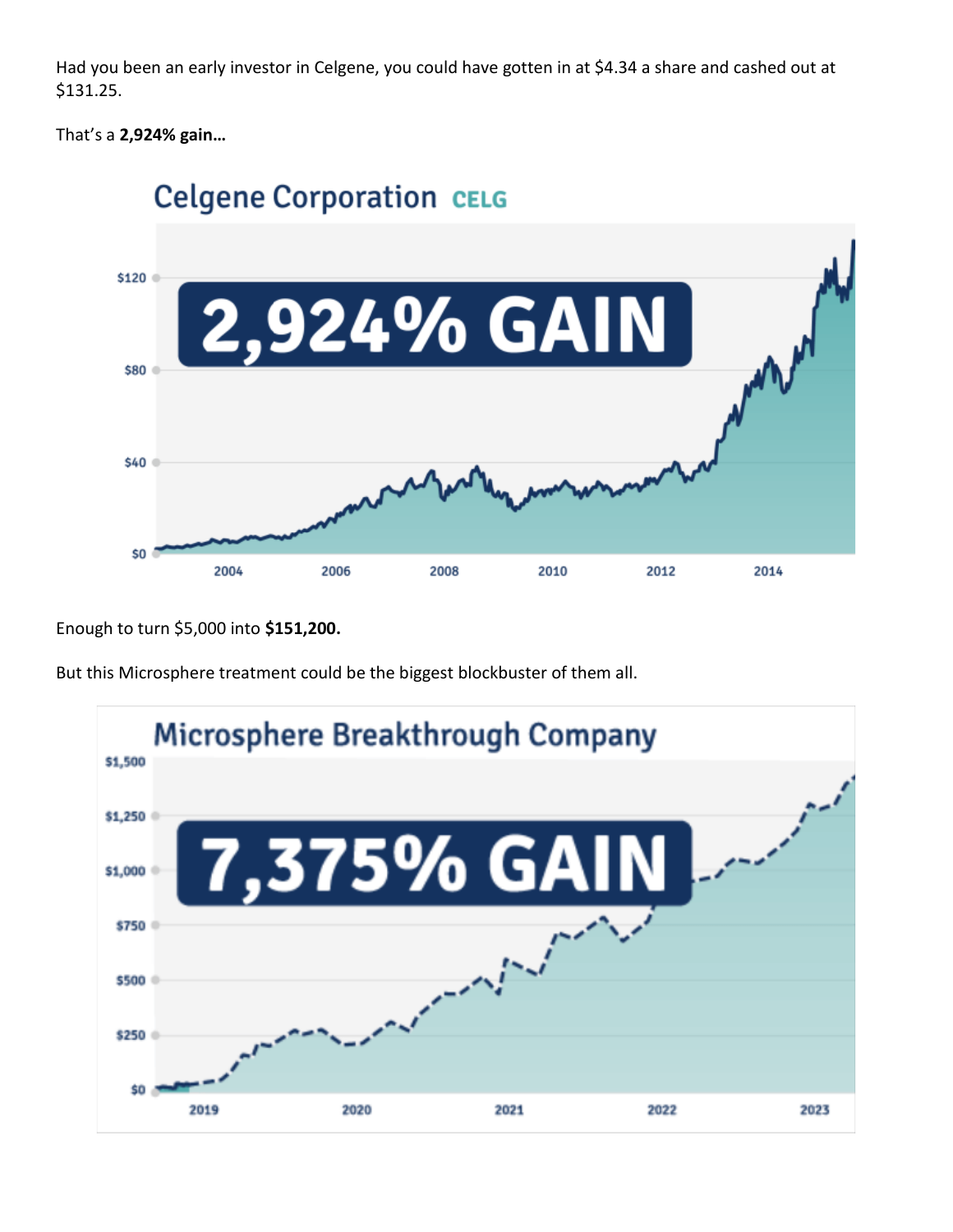Let me repeat: Just capturing a measly 2% of the market share for osteoarthritis gives them a revenue surge of 58,213%.

### **Enough to turn a small stake into \$1,494,800.**

But you only have a very brief window of time to discover how to lock in a ground-floor opportunity of its Microsphere breakthrough.

All the details will be found in my *Microsphere Breakthrough Dossier* I'm releasing today.

It gives you everything you need to know about this tiny company… its incredible executive team… and their miraculous treatment.

For example, you'll learn…

• Behind-the-scenes details of the clinical trials – revealing the impressive results and giving you **a sneak peek at ongoing studies**… full details on the company's priceless patents for their Microsphere technology – and how these patents snuff out every competitor in the marketplace for over a decade…



- The detailed launch plans designed to get these amazing Microspheres into **every hospital and doctor's office in the country**…
- And the strategies this tiny company is using to expand the pain-relieving Microsphere treatment to hips, shoulders, and more – **so they can eventually "own" the entire \$185 billion osteoarthritis market.**

Plus, I give you my revenue projections over the next 12 to 18 months and beyond – so you can see how high the stock price can go.

Let me be clear: This is a very rare biotech breakthrough… a blockbuster drug that can capture a huge market… and a millionaire-making opportunity.

# **Based on our projections right now, we believe ground-floor investors in this company could become very wealthy millionaires.**

Even if they just capture a mere 2% of the market, and experience a 58,213% revenue surge as we expect…

### **You could turn a modest stake into \$1,494,800**.

Why do you think the insiders who run this company are quietly loading up?

- The CEO recently snapped up shares worth more than \$790,000...
- The CSO picked up shares of more than \$270,000...
- And the new CFO acquired shares worth \$813,000.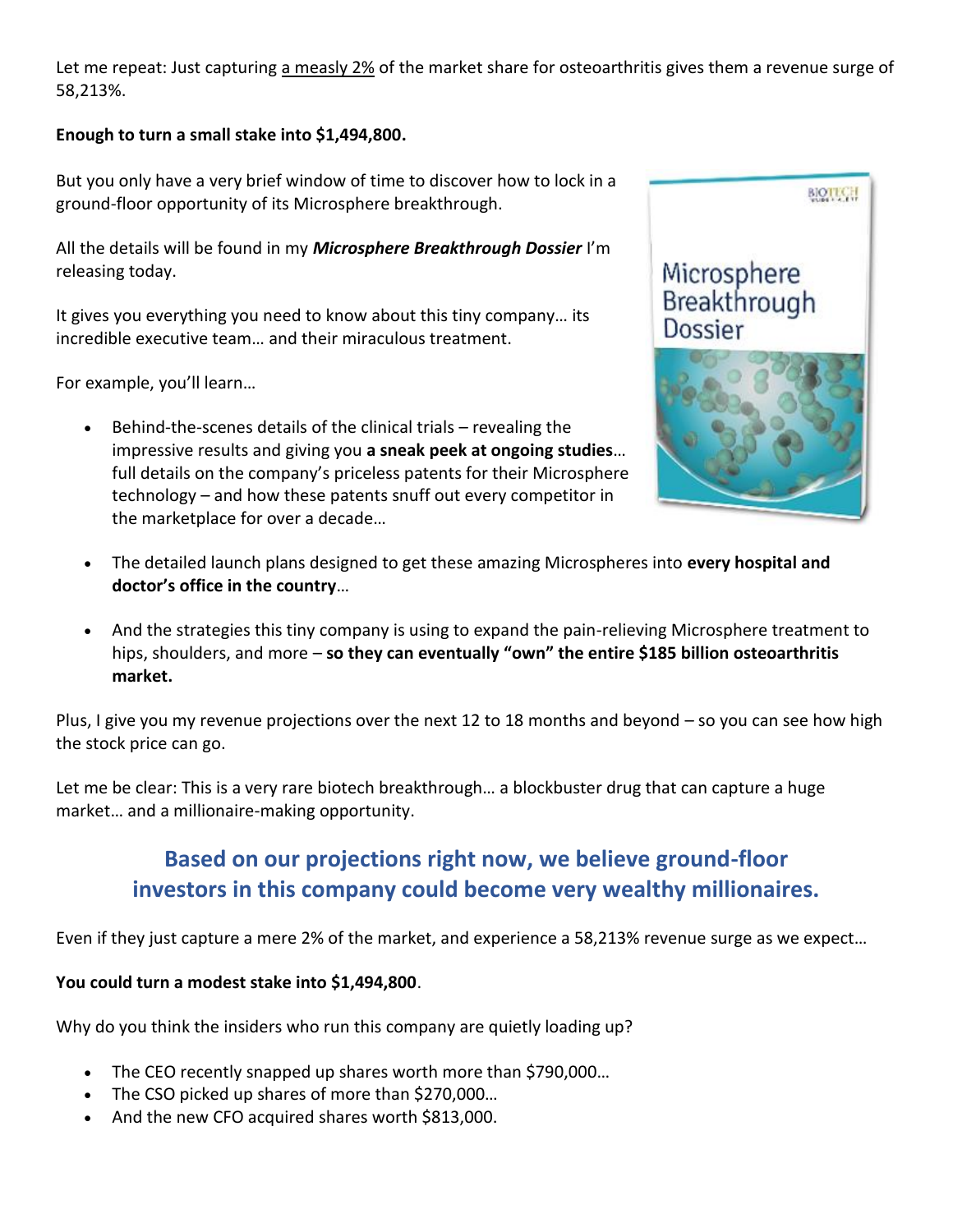Major institutional players like BlackRock have also gobbled up more than \$53 million worth of this company's shares in anticipation of the FDA's imminent decision.

Regular investors still have time to act before the big announcement…

But time is running short. An FDA decision could come at a moment's notice.

People who hesitate could miss out on some life-changing money.

There is another reason you will want to act quickly.

Due to the small size of this Microsphere company, I can only release a limited amount of copies of my Dossier.

## **Only 500 Microsphere Breakthrough Dossiers will be available today, first come, first served.**

They will be sent to members of my *Biotech Insider Alert*.

Accept this no-risk invitation and you will immediately get *The Microsphere Breakthrough Dossier* with complete details on this tiny company and my exact buy recommendation on it right now.

But that's just the beginning. As a member of *Biotech Insider Alert*, you'll also receive:

✓ **Immediate Action Alerts – on every potential double-you- money biotech company I learn about** Every time I come across a breakthrough opportunity – and my extensive three-phase process confirms that the timing is right – I'll issue an immediate "buy" alert, via email. It will give you all the details – including recommended buy prices, where I see the stock moving both in the short and longer term, and when to sell.

#### ✓ **Weekly Updates**

You'll never be left wondering what's up with any stock I'm recommending. Every day, I'm in touch with doctors, company officials, my personal FDA contacts, and other experts. And I'll keep you in the loop – so you know everything relevant to the company's success.

#### ✓ **Immediate Text Alerts**

Because these little drug stocks can move quickly – both in the run-up phase and on their catalyst dates – it is imperative you get in as close to my recommendation as possible. That's why, if you so choose, you can sign up to receive mobile alerts on your cell phone, alerting you to check your email for my latest recommendation – wherever you may be.

### ✓ **"Live" Portfolio Tracking**

Anytime you want to check the price of the stocks in the *Biotech Insider Alert* portfolio, simply log on and you'll see real-time prices for all the picks. That way, you always know where you stand with every single recommendation.

### ✓ **Members-Only Web Access**

The instant you join, you'll get your members-only password access to *Biotech Insider Alert's* exclusive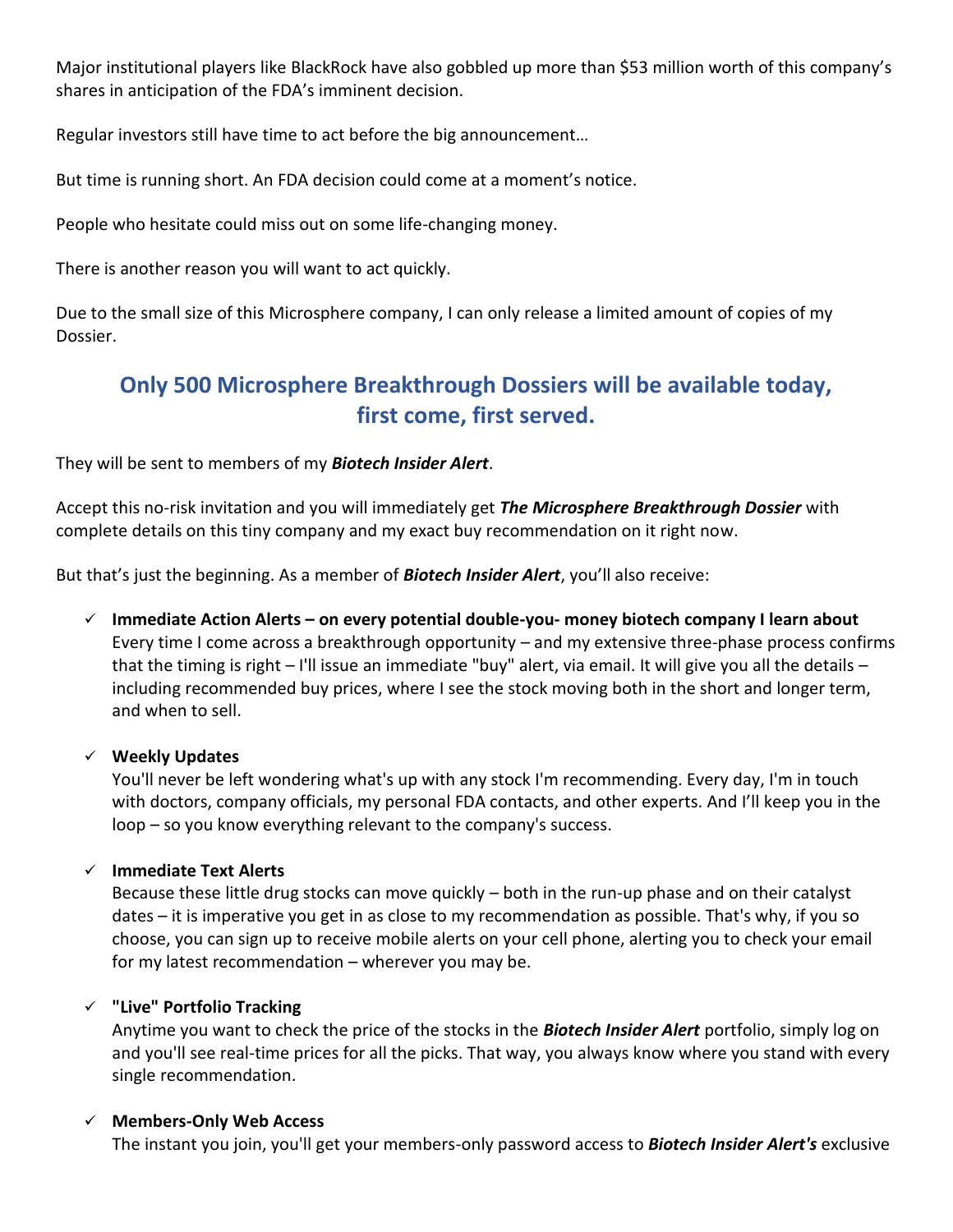site. There, you'll find my most recent recommendations, all past alerts, every single update, and a link to the "live" portfolio track record.

And there's something else I want to give you today, a special Bonus Gift to thank you for subscribing to *Biotech Insider Alert*...

*The Biotech Insider Alert Fast-Start Guide*. This is where you'll find out how to maximize your membership. I've spelled out everything you need to know to get started, such as…

- How my "Secret Calendar" pinpoints exactly when a stock is poised for a breakout so explosive it could hand you triple-digit gains...
- The "Five Catalysts" and why they have the unique ability to send a stock soaring...
- How my "Three-Phase Formula" (25 years in the making) accurately determines whether a new drug will be a blockbuster winner – or a casualty of the FDA-approval process...
- The three kinds of drugs that (almost always) crash...
- What to expect from my simple, step-by-step alerts, and how they can help you buy pharmaceutical stocks for pennies on the dollar...
- And the FDA's "Hidden Code" an invaluable piece of intelligence that could help you secure "millionaire status" in record time.

### **And this is just the beginning...**

Hundreds of new compounds are making their way from laboratory to marketplace. I'm watching them like a hawk – putting them through my "Three-Step Formula" to find the potential winners. And every time I come across a breaking situation, you'll be the first to know.

So, get ready, because that could mean an additional five to 10 new recommendations in the next three months alone.

You'll have the chance to capitalize on historic biotech windfalls.

In the past, these kinds of paydays have reached:

| <b>Seattle Genetics</b>    | 2,623%  |
|----------------------------|---------|
| Illumina                   | 3,679%  |
| <b>United Therapeutics</b> | 3,983%  |
| Medivation                 | 5,744%  |
| Regeneron Pharma           | 7,650%  |
| <b>Alexion Pharma</b>      | 13,033% |
| Jazz Pharma                | 34,800% |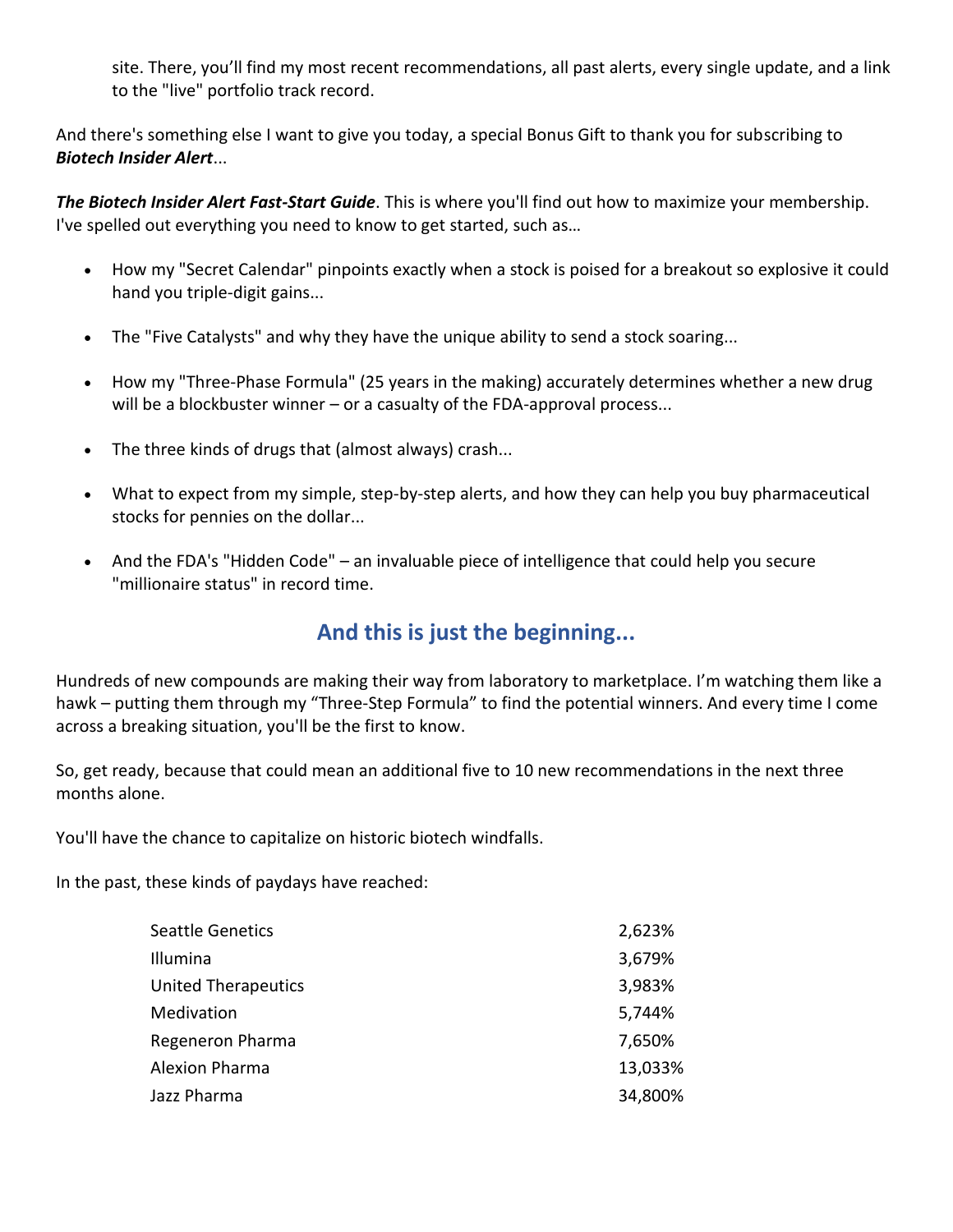Normally, the price for *Biotech Insider Alert* is \$5,000 a year. And I believe our members will tell you that it's an absolute bargain.

*"I made close to \$30k profit… Thank you VERY much – You are the best advisor and expert!"* – Terrence Yardley (Portland, Maine)

*"I am up \$10K in a little over one month. Soon we will have a very nice retirement after suffering huge losses at the hands of Fidelity."* – Andrew Rogers (Cupertino, California)

*"I am up \$39,200 on one trade…and \$46,700 on another. Feeling good!! Thanks Ernie."* – Bennie Blackstone (Napa, California)

*"I made \$3,600 in just a few days. Easily covered my subscription in one trade!"* – Josh Packer (St. Cloud, Florida)

*"\$4,800 profit so far! Very good service Ernie!"* – Miles Deering (Austin, Texas)

*"I couldn't believe my eyes when I opened my account this morning. I got \$8,300 profit in just 3 weeks!"* – Paul Peterson (Stanton, California)

But today I've authorized an immediate 61% discount!

I want to prove to you how valuable my research can be. So I'm making a full year of *Biotech Insider Alert* available for just \$1,950 – that's more than **\$3,000 OFF** the regular price.

What's more, I'll give you…

**My** *Biotech Insider Alert* **"200% Winners… 10X" Guarantee**

Follow my recommendations in my *Biotech Insider Alert*. If you haven't collected at least a 200% windfall at least 10 times over the next year, just let us know. You'll get a full refund of your money.

Even more, I'll also give you an entire full year of *Biotech Insider Alert*  on the house.

That's right, I'll work for you for free!

That's how sure I am of my Three-Step Formula's ability to pinpoint winners – and give you plenty of opportunities to build your wealth. This tiny company's pain-relieving Microspheres – which have the potential of triggering a massive windfall for you – is just one of them.